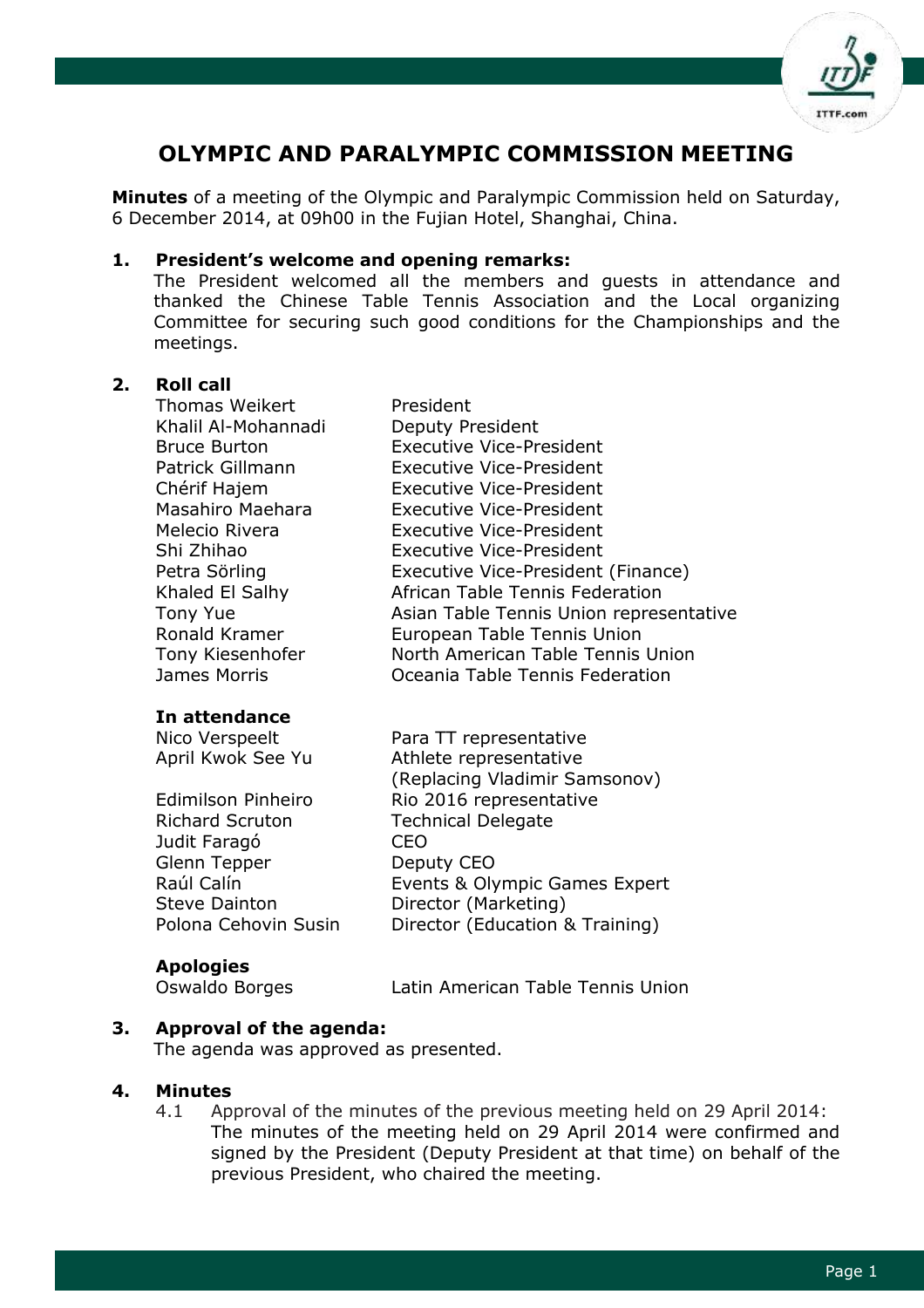

4.2 Business arising from the minutes not otherwise covered by the agenda: There was no further business not covered by the agenda.

## 5. **Youth Olympic Games 2014:**

- 5.1 Final report:
	- According to the recent IOC and ASOIF debriefing the YOG was a huge success that surpassed the expectations with 3.6 out of 4 points in the assessment of the IFs.
	- Interesting figures that were presented: there were 222 events, of which 18 were mixed; among the 3,760 participants 49,8% were female; 201 NOCs participated; the sports lab that included wushu, climbing and skateboard was very successful.
	- The YOG summer edition will most probably be moved to 2023 (instead of 2022) in order not to clash with the winter edition of the OG.
	- In relation to the Table Tennis events, which were a great success, it was noted that too many matches were played; compared to the 2010 edition in Singapore one stage in singles has been removed, but for the future it is recommended to further review the competition format, with the possibility to remove the consolation event in order to assure better presentation and TV production.
	- Table Tennis was one of the 10 sports that had live TV coverage and table tennis was broadcasted for the whole duration of the YOG.
	- The set up with 4 tables instead of 8 assured a much better presentation of the sport in the venue.
	- The conditions in the playing hall were excellent and as well as in the training hall.
	- The Road to Nanjing training camp, organized at the Chinese Table Tennis College in Shanghai in June thanks to the support of the Chinese Table Tennis Association and the great organizing efforts of the host, was the best ever and extremely positive feedback was received from the participants.
	- The Culture and Education Program during the Games is an important part of the YOG principles; the Table Tennis activity held at the Wanda Plaza with Athletes Role Models, Wang Liqin and Jorgen Persson, in attendance was very successful too and served well for the promotion of our sport.
	- Young Umpires Project: according to the Referee's Report the 12 Young Umpires that emerged from the online YUP course officiated at a very high level at the YOG, therefore, it is recommended to keep this project for future editions of the YOG, too.

## 6. **Olympic Games 2016:**

- 6.1 Qualification system and Continental Qualification Tournaments:
	- The qualification system document was approved by the IOC Executive Board in February 2014, some references and tournament dates still have to be added by the ITTF and submitted to the IOC for approval at the end of the calendar year.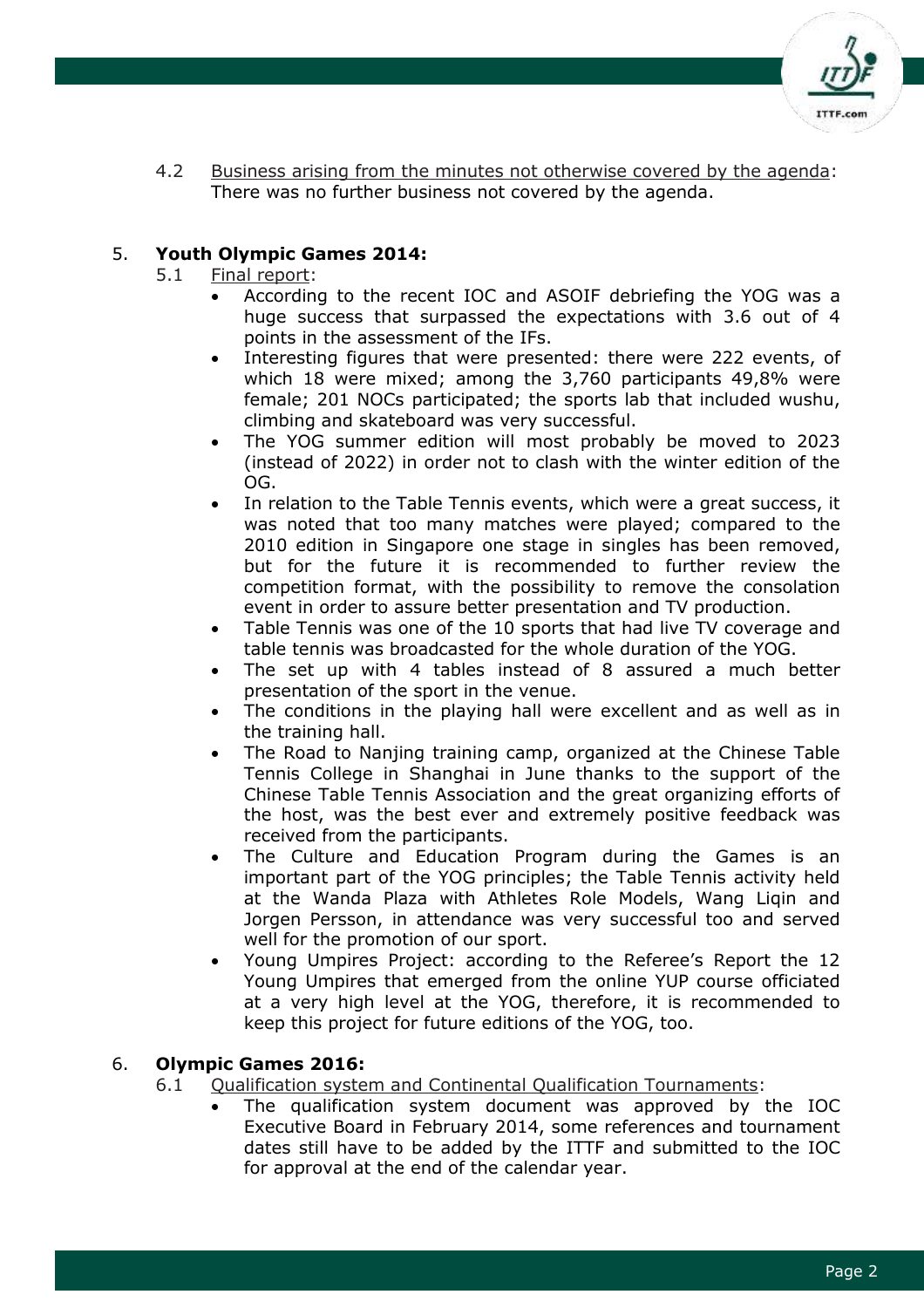

- The Continental Qualification Tournaments dates, and preferably also hosts, need to be determined by the Continental Federations and acknowledged by the ITTF by the  $31<sup>st</sup>$  of December 2014 so that they can be announced in early 2015.
- As a practice, Continental Federations can have more than one qualification tournaments identified, for example Multisport Games or Regional tournaments could serve as qualifications beside the Continental Tournament; such system have been already announced by Europe (European Games), by North America and Latin America (Pan-American Games), while African TTF will decide in January if they have one or two tournaments. Unlike in the past Asian TTU will hold 1 Continental Qualification Tournament only.
- It has to be determined in advance which events count for participation for the May 2016 Olympic ranking selection.
- It is necessary to limit the maximum number of entries per NOC at the Continental Qualification Tournament, but each Continental Federation has an option to fix the number within this limit due to the difference in nature of the tournament (size, playing system, tradition, etc.).
- The playing system has to determine the exact final positions for qualifiers and reserves as far as possible with play-off matches.
- The playing system and the competition schedule has to be approved by the ITTF.

## **1-OPC-12-2014**

Number of entries per NOC: not more than 4 players per NOC are allowed to take part in the Continental Qualification Tournaments, but each Continental Federation can decide the exact maximum number of entries per NOC.

## **2-OPC-12-2014**

Playing System: each Continental Federation can decide individually, but together with the competition schedule it has to be approved by the ITTF and it has to determine the exact final ranking positions for qualifiers and reserves as far as possible with play-off matches.

## **3-OPC-12-2014**

Events considered as participation for the May 2016 Olympic Ranking selection: only the Continental Olympic Qualification Tournament counts, any other event offering quota places (European Games, Pan-American Games) are not considered for participation. In Africa the African Olympic Qualification Tournament will be considered in case of 2 events, if only All Africa Games are organized, that one should be considered.

- Only players, who will attend the Continental Qualification Tournaments will be eligible to qualify by ranking.
- Based on past experience, the situations in which players qualified but the NOCs didn't endorse the participation should be pro-actively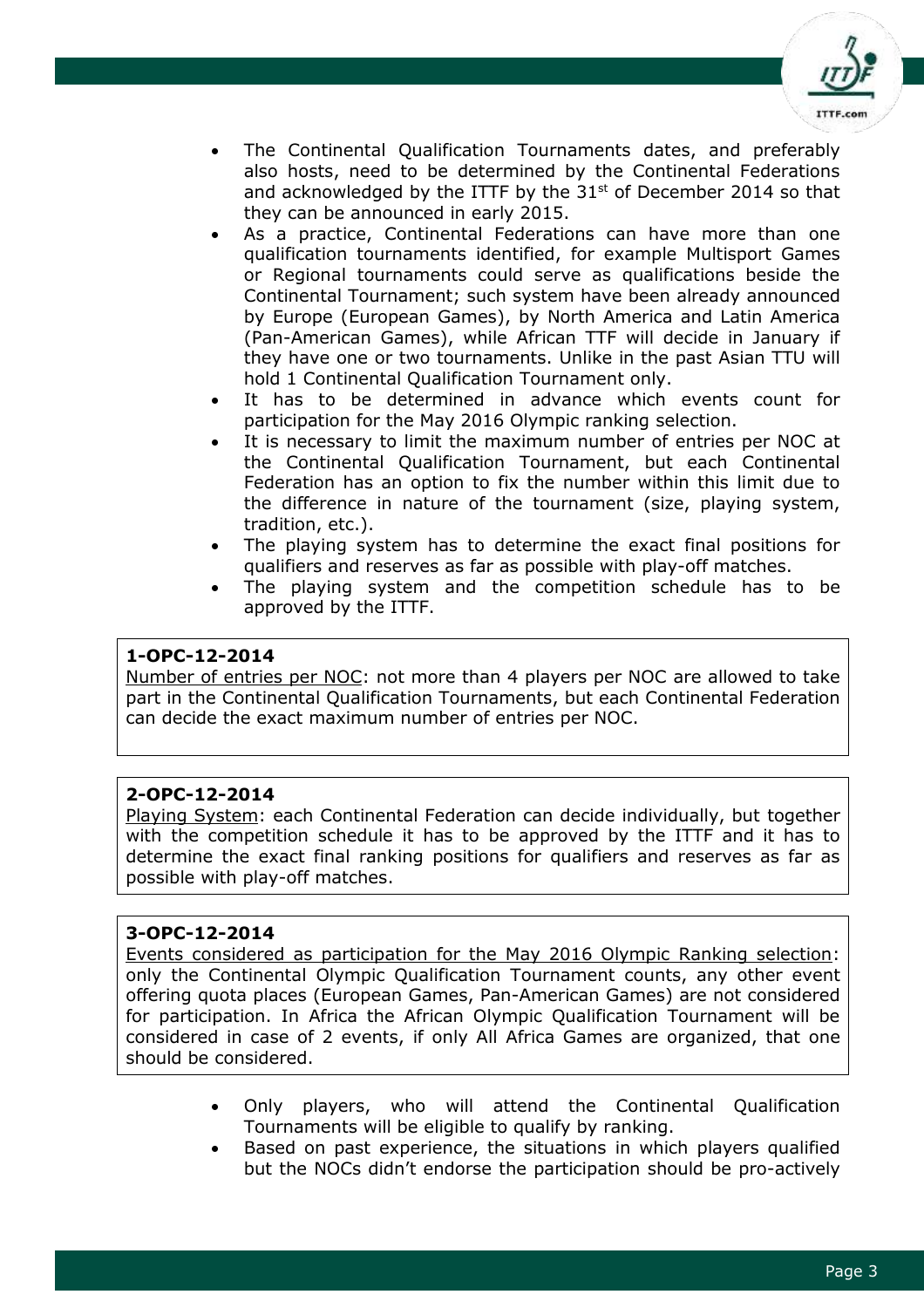

explored with the aim to find compromises for the best interest of the players concerned.

- 6.2 Update on the competition system (order of events, number of days and playing system):
	- The possibility of adding group matches in the team events was proposed to Rio 2016 by adding 1 or 2 additional competition days, but it wasn't accepted by the IOC and Rio 2016 due to the financial implications and possible clashes with other sports that are also popular in Asia. At the same time OBS strongly recommended to start with the singles event followed by the team event.
	- Based on the fact that the proposed changes were not accepted, the Executive Committee confirmed in July 2014 that there would be no change compared to the London Olympic Games in the competition system for Rio Olympic Games.

#### **4-OPC-12-2014**

The OPC confirmed that the 2016 Rio Olympic Games will have the same competition system as was used in London-2012, which consequently means keeping 12 competition days, to start with the singles events, and maintain the knock-out system in team events.

- 6.3 Schedule:
	- The competition sessions were approved. There will be 3 sessions every day, apart from the days when medal matches are played, when there will be only 2 sessions.
	- Based on the recommendation of the Athletes Commission the possibility to avoid having 2 matches per day in singles will be analyzed, but based on the given conditions it probably cannot be avoided completely.
- 6.4 Report from Rio 2016:
	- The proposal for adding competition day(s) for the possible introduction of a group stage in the Team events wasn't approved by Rio 2016, while the event schedule was approved.
	- NTOs training: The Memorandum of Understanding on the training of NTOs was signed by Rio 2016, the Brazil TTF and the ITTF. Based on the agreement, the training for National Umpires was performed during the 2014 ITTF World Tour in Santos and furthermore IU exam and Advanced Training for Umpires were held in Brazil later in the year. Training will continue in 2015 at national events.
	- 6.4.1 Update
		- The ticket sales will start in March 2015.
		- The "Overlay Book version 3" was released in September 2014 and the Olympic Memorandum of Understanding Principal part was signed in October 2014.
		- The mascots of the Games were launched in November 2014.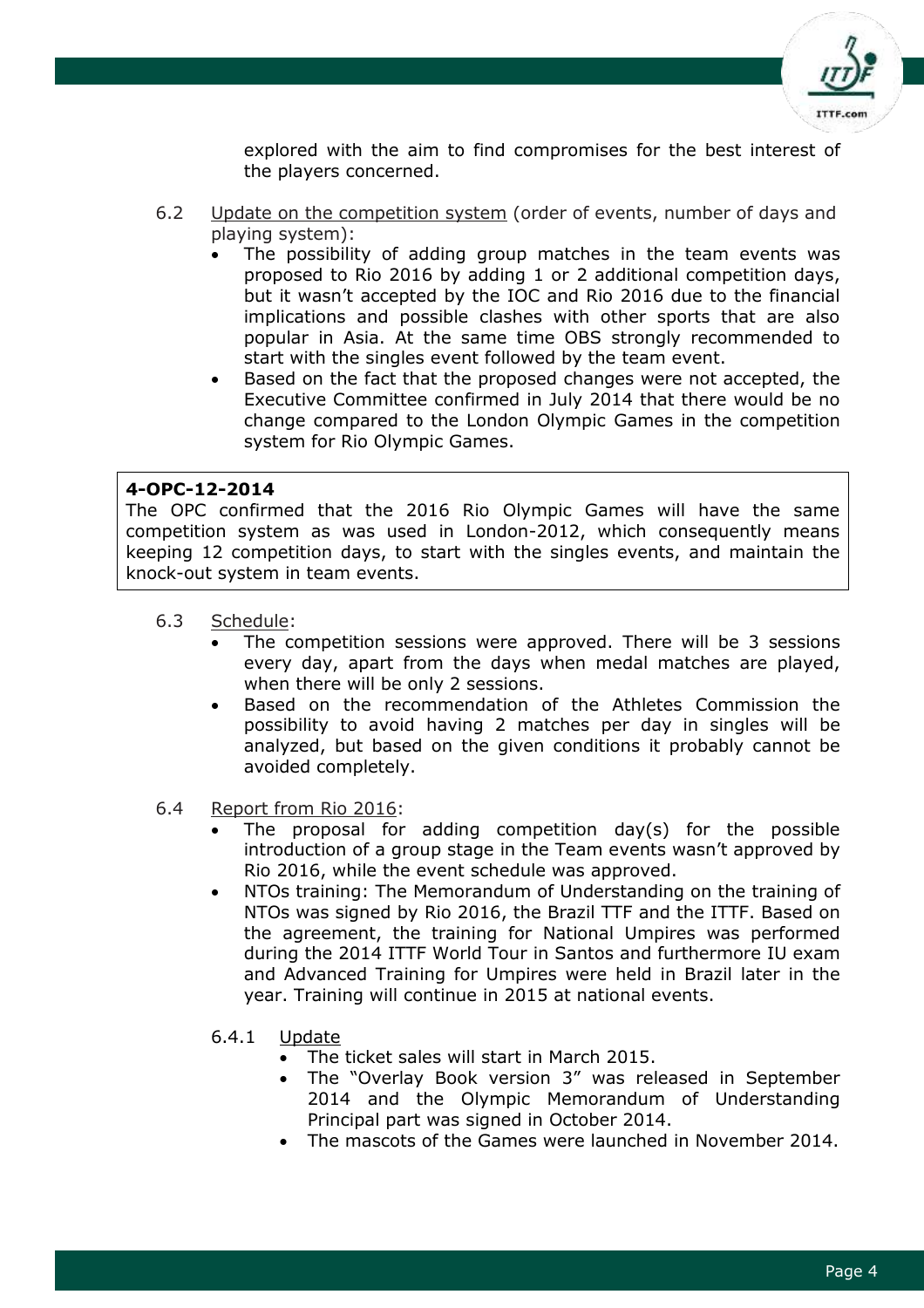

#### 6.4.2 Test event, invitations to participants, format of play:

- The event will be held in the Riocentro venue on 18-21 November 2015. The same suppliers will provide equipment as for the Olympic Games.
- Prior to the event training will be possible for 2 days in the same venue.
- There will be 32 women players and 32 men players competing in singles events and 8 teams of each gender in the team events.
- The participants shall cover their travel and hospitality expenses. There will be no prize money at the event and it will not count for the World Ranking as it will be an invitational tournament.

## **5-OPC-12-2014**

The OPC confirms the following system for the 2016 Olympic Games **Test** event:

- Progressive knock-out in the singles event;
- Direct knock-out in the team event;
- Top 7 teams on the May 2015 World Team Ranking will be invited plus the team from the Host NOC.
- 8 players not involved in the team event will be invited for the singles event; the highest ranked from each continent plus the 2 highest ranked players on the May 2015 World Ranking.

6.4.3 Equipment and Look of the Games:

- The contact with the suppliers, San-Ei, DHS and Tinsue, has been established and they all agreed to provide equipment also for the test event.
- Rio 2016 has released the look concept and the FOP proposal, which were presented to ITTF in September 2014.
- The presented colors concept is in line with the colors of the Olympic Games and features green flooring, which still needs to be confirmed with OBS concerning the possible visual impact. Rio 2016 will also check with the OBS the possibility of applying the Rio 2016 water virtual logo on the table, whereby it has to be noticed that the logo is different for the Paralympic Games.
- It will have to be assured that the athletes will have the opportunity to get familiar with the different color schemes, and the Athletes Commission will be involved in that.
- ITTF marketing is satisfied with the proposed concept of the look of the Games. In addition to the above, the Games logo on the ball shall be explored as an option for additional exposure and promotion.
- 6.4.4 Hotel for ITTF and ITOs
	- The ITOs will stay at the Heritage hotel (under construction, close to the venue), while the ITTF family and guests will be accommodated in the Hotel Praia Ipanema.
	- At the moment 28 extra rooms for the ITTF are under negotiation.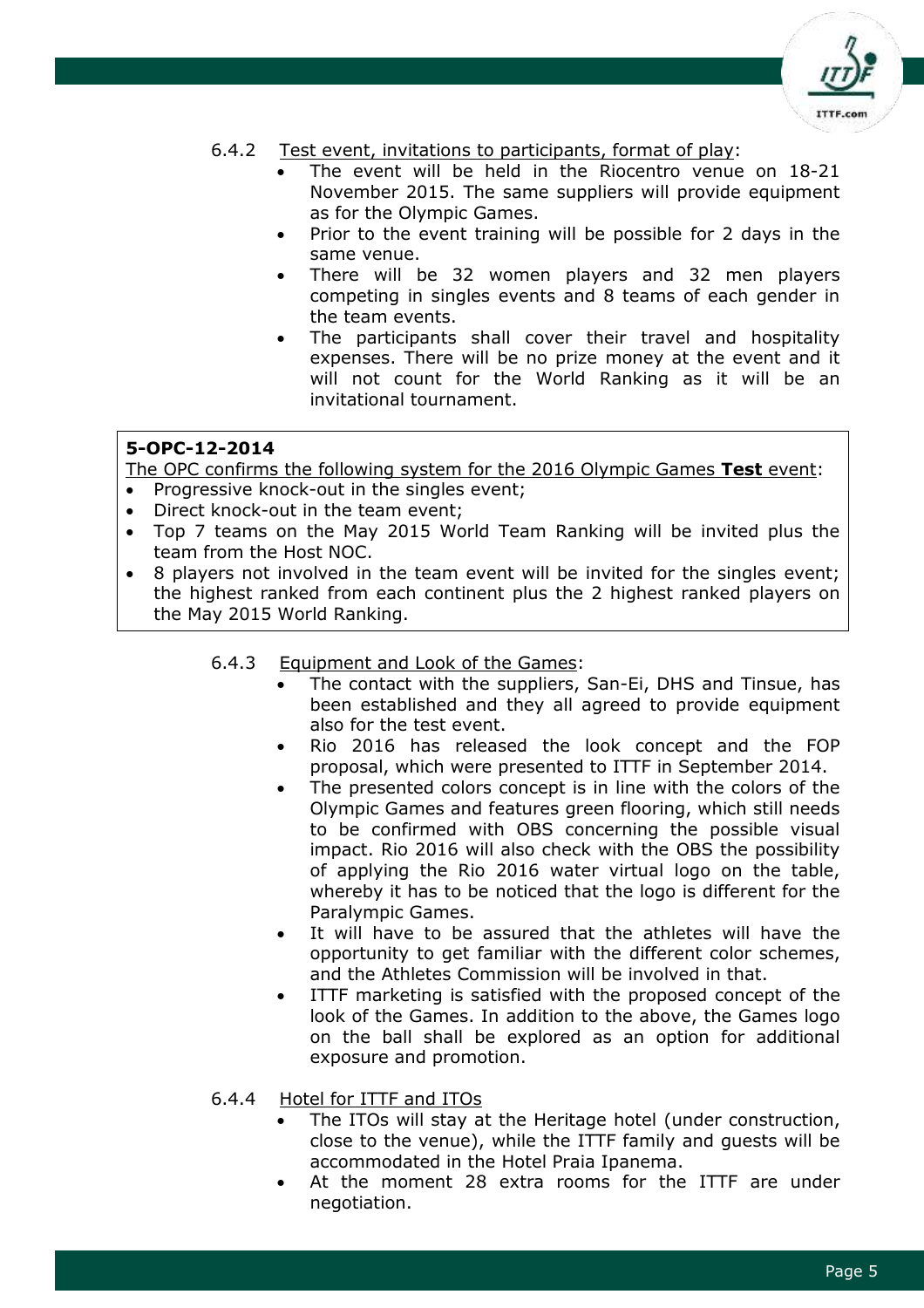

- During the Paralympic Games everyone will be staying in the village, 5-7 additional rooms would be needed for guests. They need to be accessible for wheelchairs and the hotel would ideally be located close to the venue.
- 6.5 Sports entries process
	- The coordination of the sport entries will be handled according to the established practice; meaning the ITTF will communicate with NOCs and National Associations, therefore a clear process needs to be established.
	- The sports names will have to be finalized by the ITTF and communicated to Sports Entries Manager, who was met in early November and agreed with the proposal.
- 6.6 Appointment of officials:
	- 6.6.1 Referee and Deputy referees:
		- 1 Referee, from association other than the host, and 4 Deputy Referees with one 1 from the host, have to be appointed by the URC Selection Panel.
		- The only possible candidate from Brazil for the position of a Deputy Referee prefers to officiate as an International Umpire at the Olympic Games, while taking the position of Deputy Referee at the Paralympic Games. As there is no other qualified candidate from Brazil, the "local" Deputy Referee will be nominated from the region.
		- The URC Panel also recommended reserves in case the proposed candidates were not available.

#### **6-OPC-12-2014**

Based on the selection of the URC Selection Panel the OPC confirms the following appointments of International Technical Officials for the Rio Olympic Games:

- Stuart Sherlock (ENG) as Referee;
- Silvia Garro (CRC) as the Deputy Referee from the region.
	- 6.6.2 Jury (1 member per continent and chairperson):

5 Continental Federations appointed their Presidents, while the nomination from Asia was missing; it needs to be presented before the next OPC meeting.

6.6.3 Number of ITOs:

The name list of 38 persons, which is same as for London and as approved by the IOC, will be finalized at the next OPC meetings. There should be 26 IUs officiating at the Rio Olympic Games selected based on the following continental quota allocation: 2 Oceania, 2 North America, 3 Latin America, 3 Africa, 6 Asia, 6 Europe, 4 Brazil.

6.6.4 Medical Officer:

The nomination will be done at the next meeting, same as for the other Officers.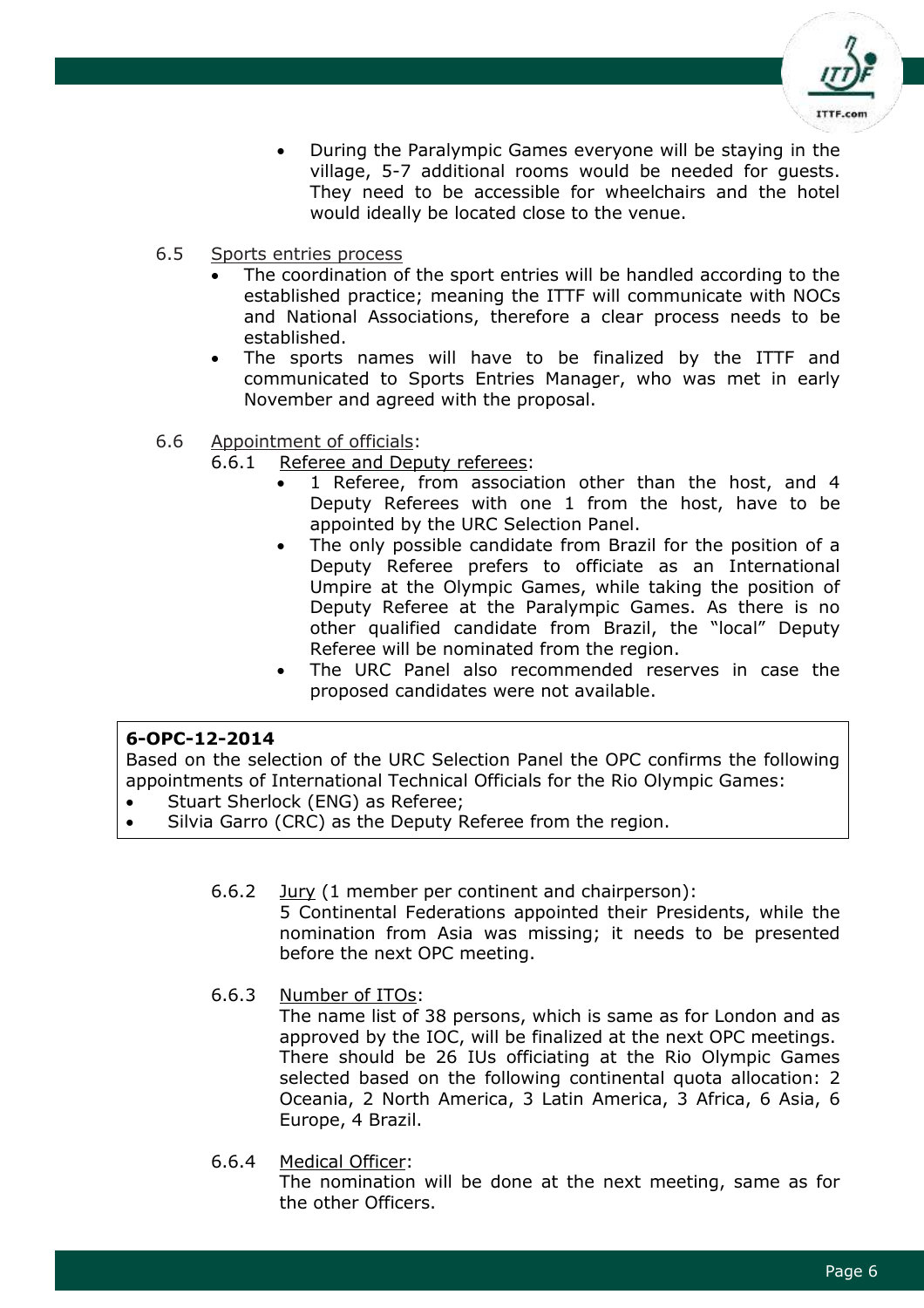

## 7. **Paralympic Games 2016:**

## 7.1 Update

There was nothing to add to the update presented at item 6 (Olympic Games 2016) except for the following points:

- The Technical Delegate and the Referee, together with one wheelchair and one standing player should inspect the venue before the opening of the village, mainly due to the lighting that can differ a lot for the athletes with a disability.
- The Competition Schedule of the Paralympic Games has been approved by Rio 2016 with the former rest day to be used for competition for better match allocation.
- It is recommended to appoint more ITOs, i.e. 2 umpires more and 1 additional Deputy Referee because the officials in charge of Racket Control are included in a specific quota.
- 7.2 Report from Rio 2016 There was nothing to add to the Report presented at item 6 (Olympic Games 2016).
- 7.3 Appointment of the Referee and Deputy referees:

# **7-OPC-12-2014**

Based on the selection made by the URC Selection Panel, the OPC confirms the following appointments of International Technical Officials for the 2016 Paralympic Games:

- Chan Cheong Ki (HKG) as Referee;
- Maria Ferreira (BRA) as Host Deputy Referee.
	- The Jury shall consist of the Chairperson and 2 members; proposals for nominations will be discussed at the next Para TT meeting in January 2015.
	- Medical Officer: it is recommended to have the Medical Officer included in the quota of ITOs; if this will not be possible the Officer shall attend as a member of the Para Table Tennis Division.

# **8. Any other business**

IOC's Agenda 2020:

- During the forthcoming IOC Extraordinary Session, to which International Federations are invited to attend, there will be decisions about the new IOC strategy called Agenda 2020 including new policies for the inclusion of sports in the Olympic program.
- The document includes 40 recommendations, few of them having direct special importance and interest for IFs.
- The limitation of the overall number of participants continues to be set in the framework for the Olympic Games program, however, gender equality is one of the aspects that the IOC strongly encourages, in particular the inclusion of mixed events.